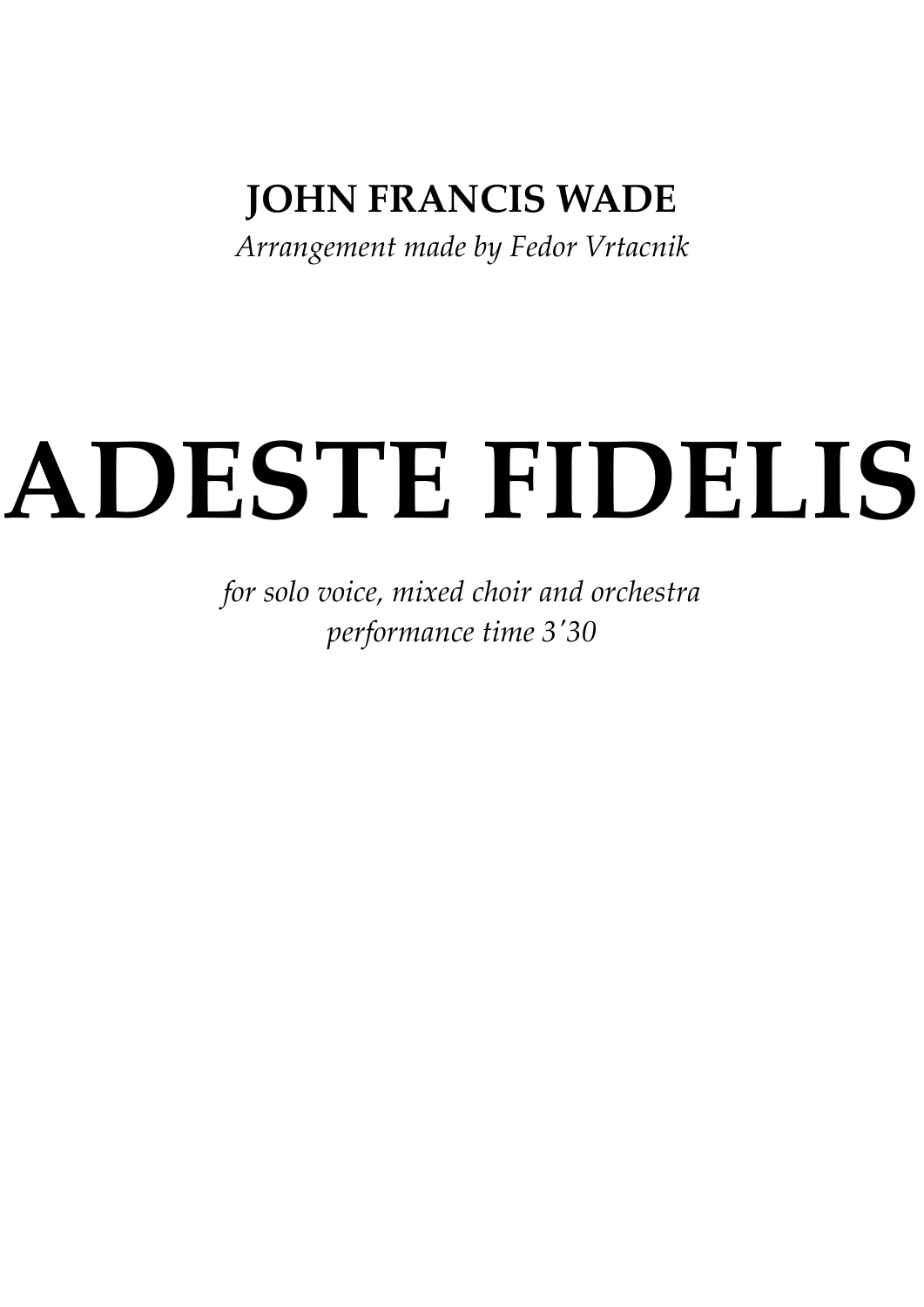

## **ADESTE FIDELES**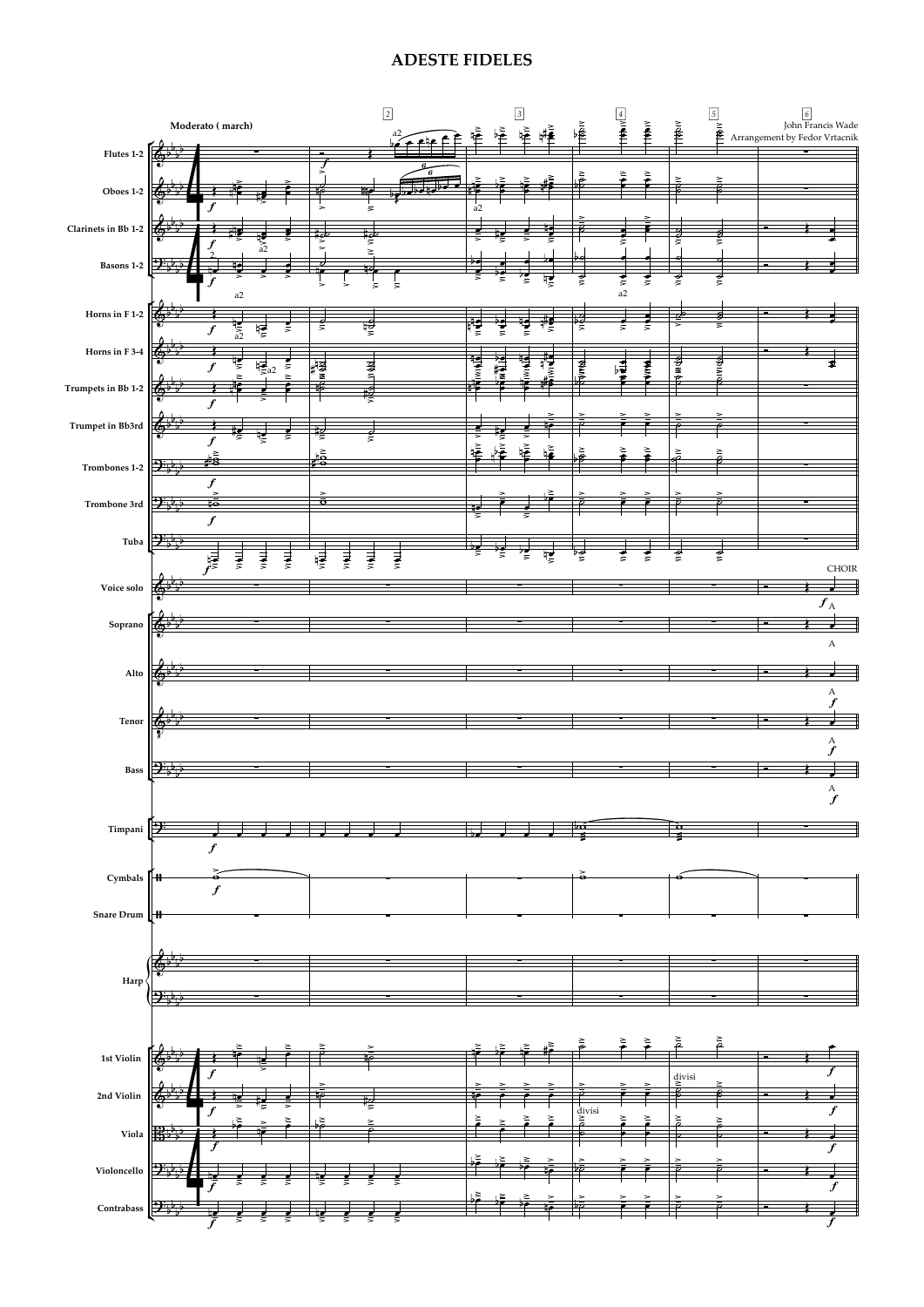

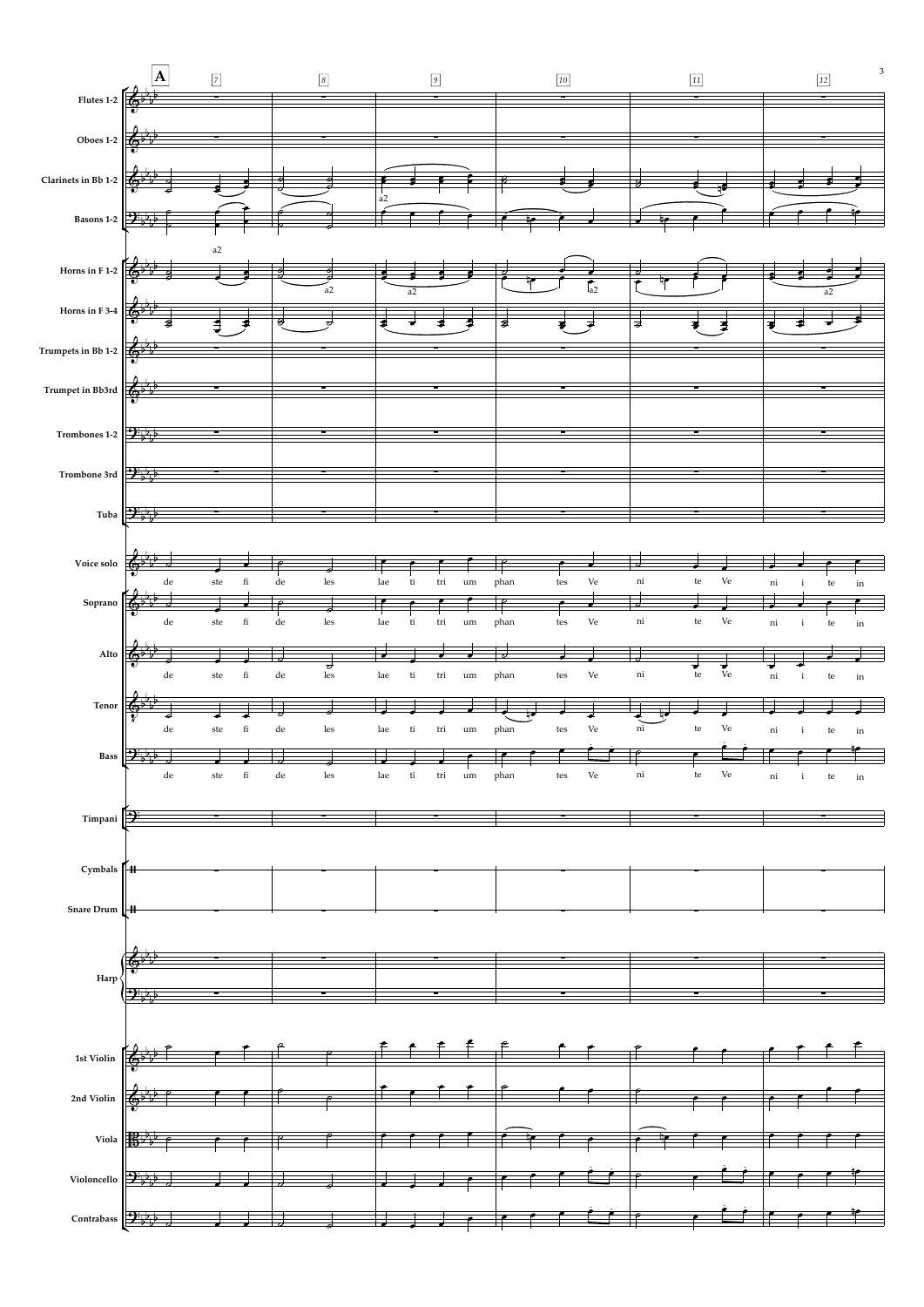